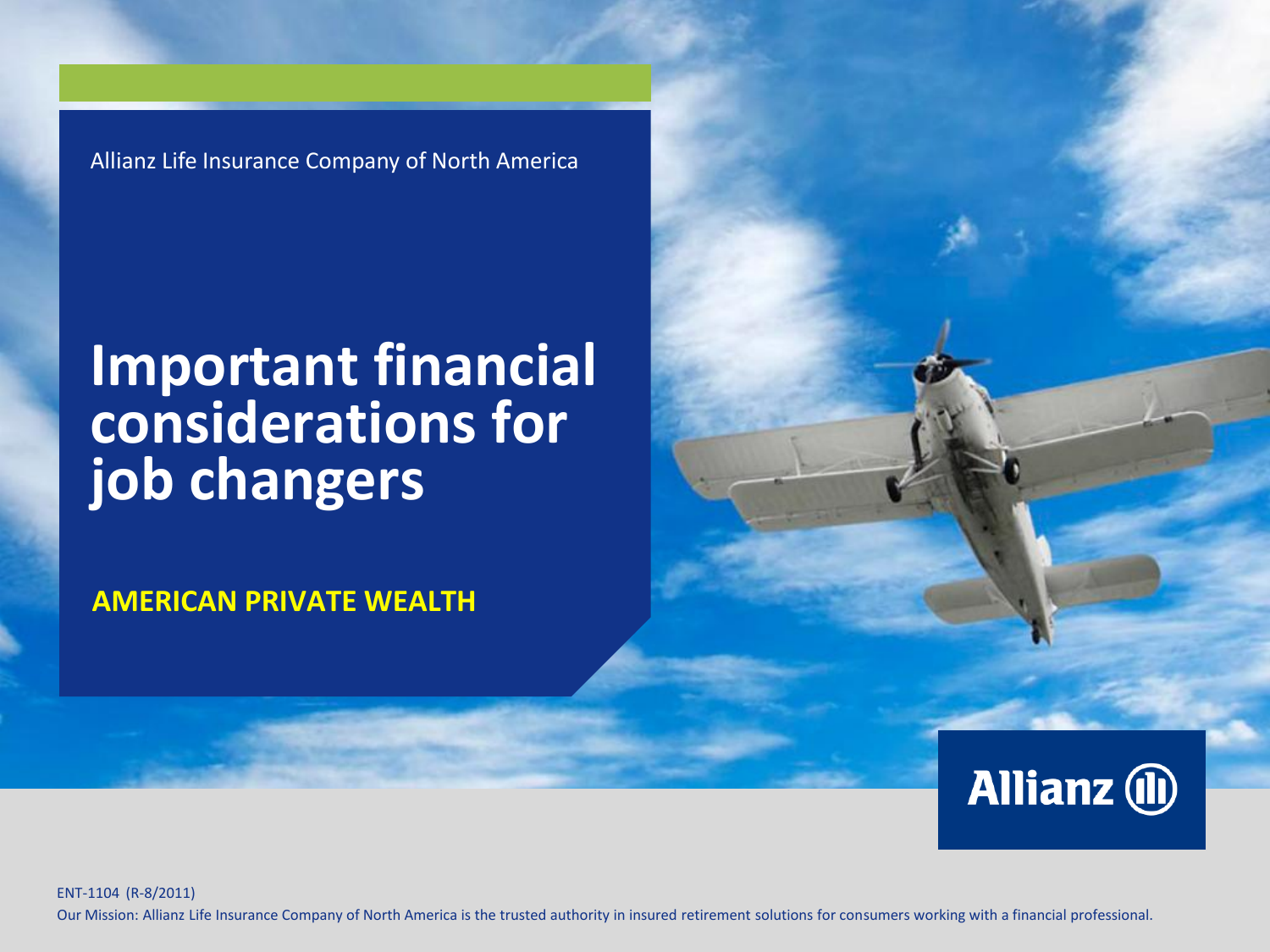Agenda 1. Financial outlook 2. Financial considerations 3. Next steps

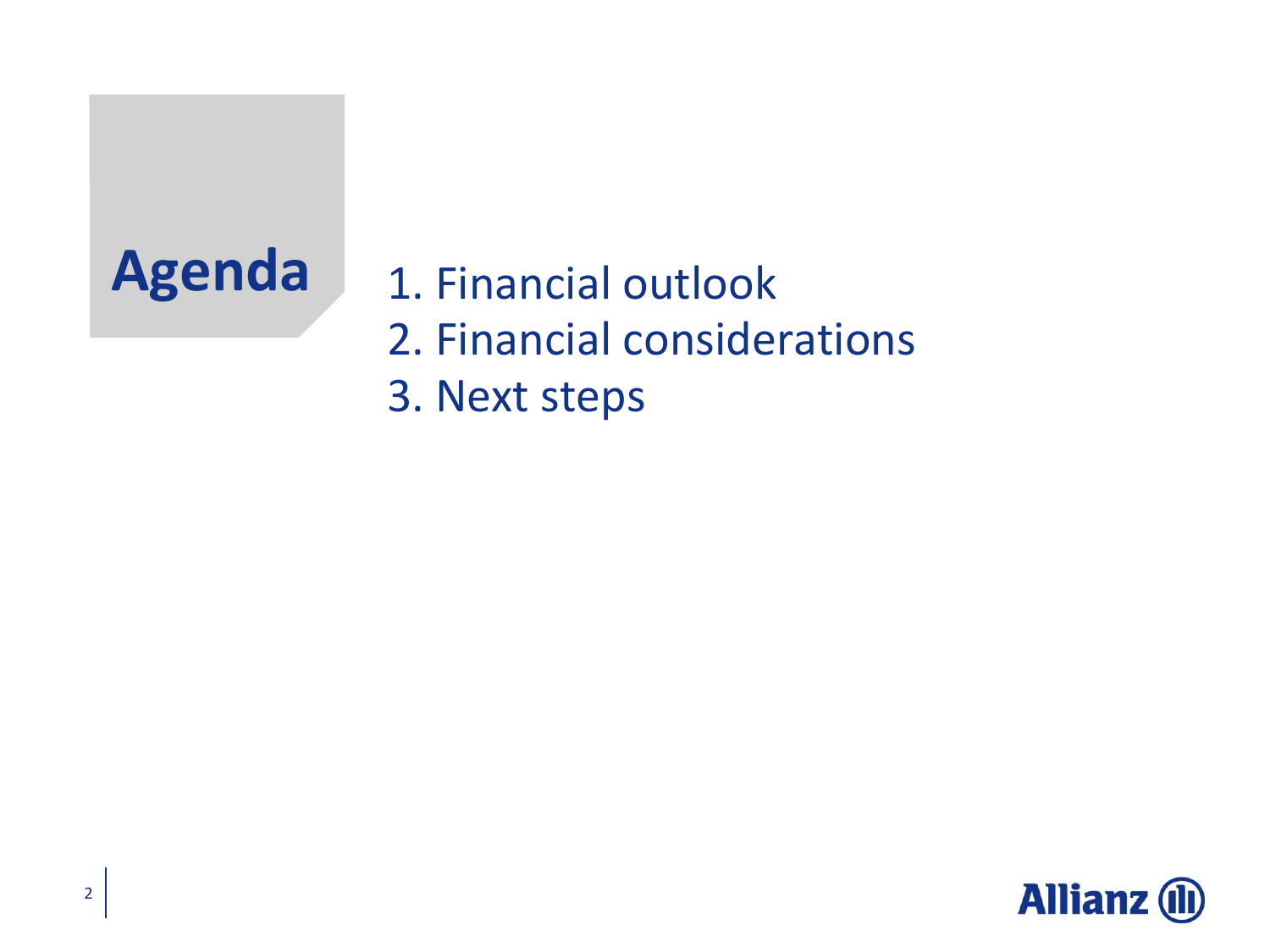

# Financial outlook

Taking control of your financial future

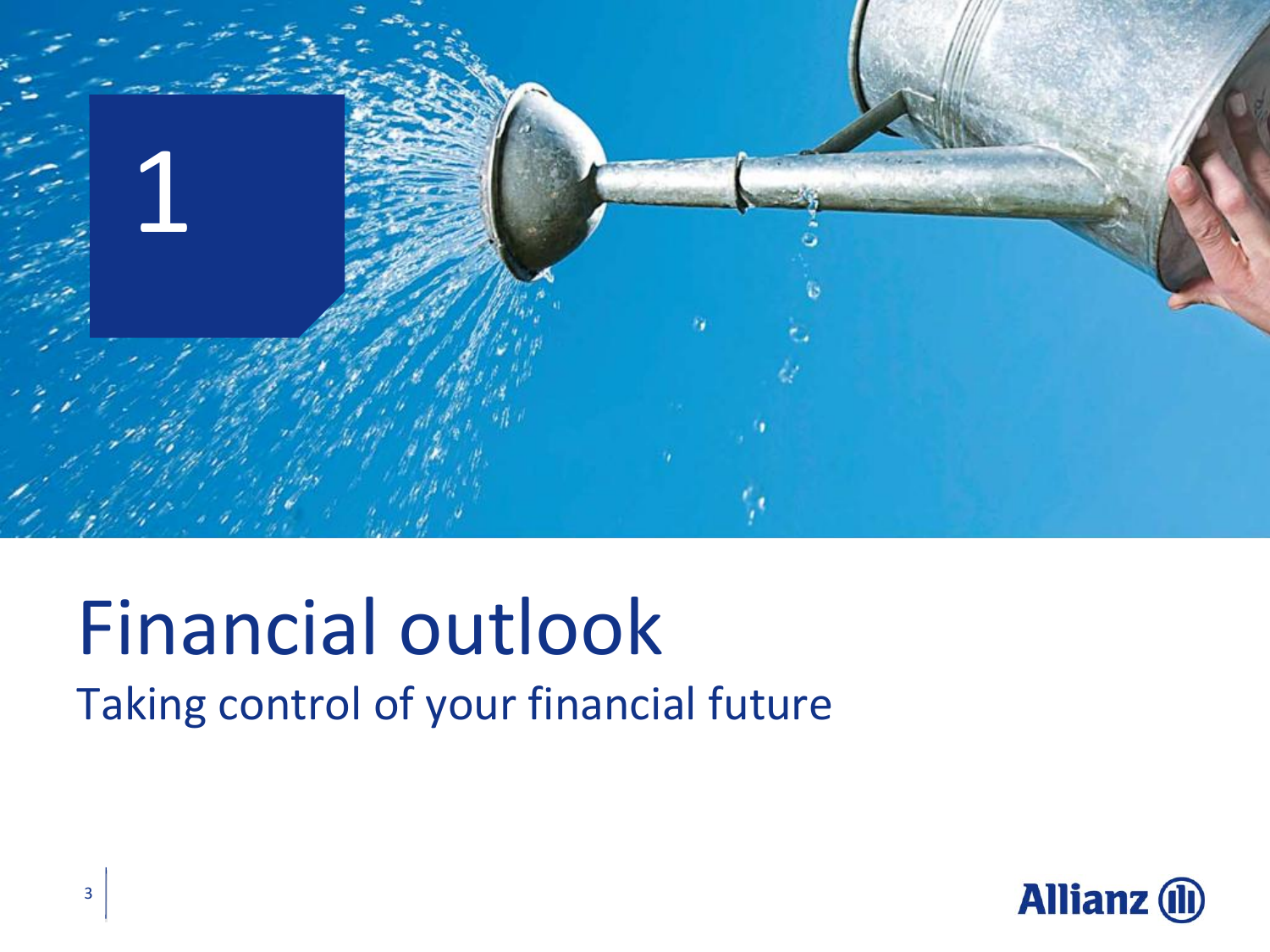Workers consider a career change for a variety of reasons including:

**Promotion** - Advancement opportunities often lead to career changes.

**Unhappiness** - The work loses its appeal.

**Obsolete skills** - Job skills become obsolete or are no longer needed.

**Forced** – Layoffs, companies going out of business and other factors can cause a forced change.

**Life transitions** – Life changes often incite the need for new challenges.

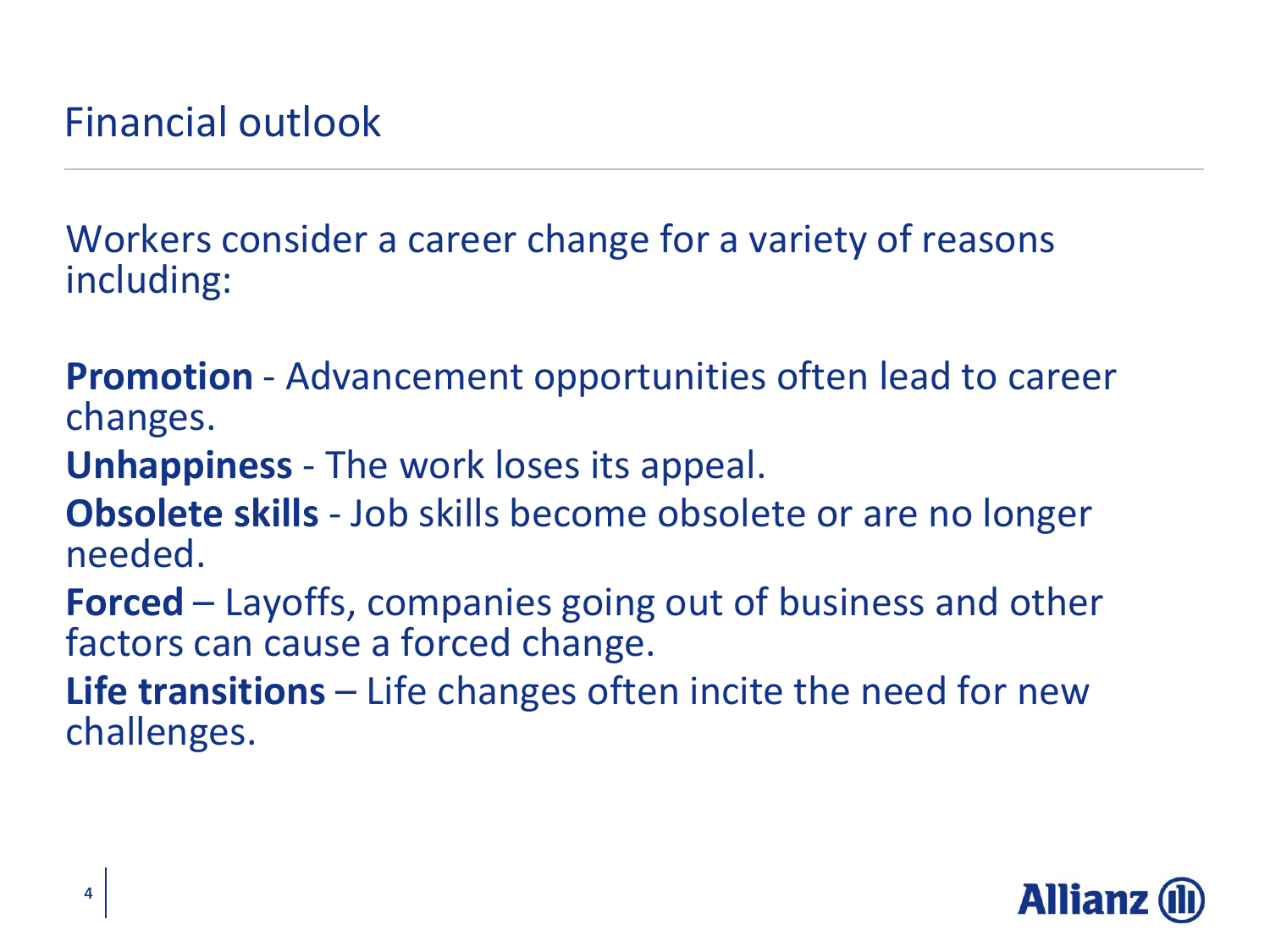#### Financial outlook

- **The U.S. Bureau of Labor Statistics** estimates that baby boomers changed jobs about 11 times between the years of 1979 and 2009, when they were from ages 18 to  $44.1$
- In the 12 months prior to May 2011, nearly 47.7 million people started new jobs.²

<sup>1</sup>U.S. Bureau of Labor Statistics, September 2010 ²U.S. Bureau of Labor Statistics, June 2011



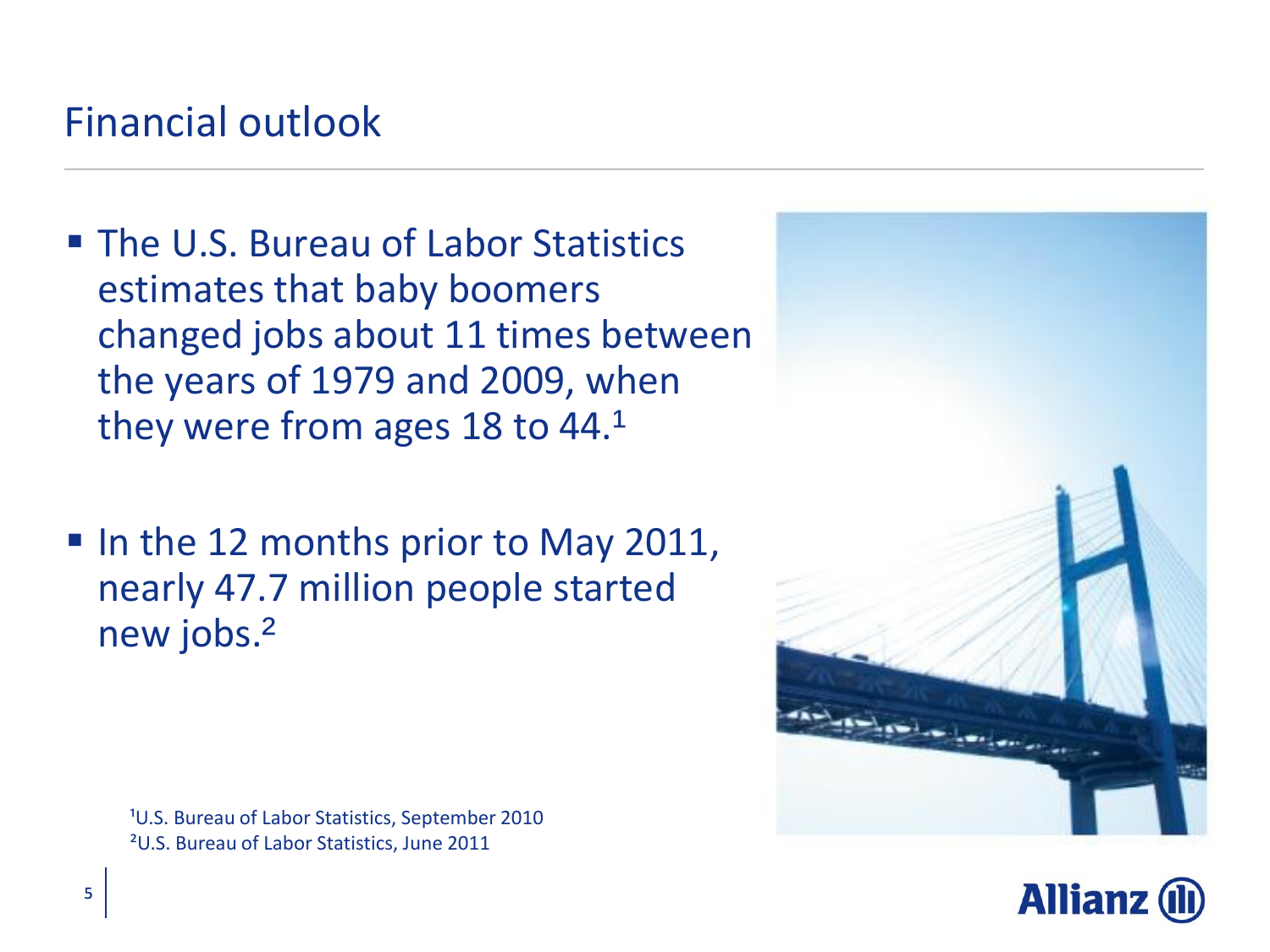#### Financial outlook

You don't have to make the transition alone…

There are many professionals available to provide guidance on financial considerations



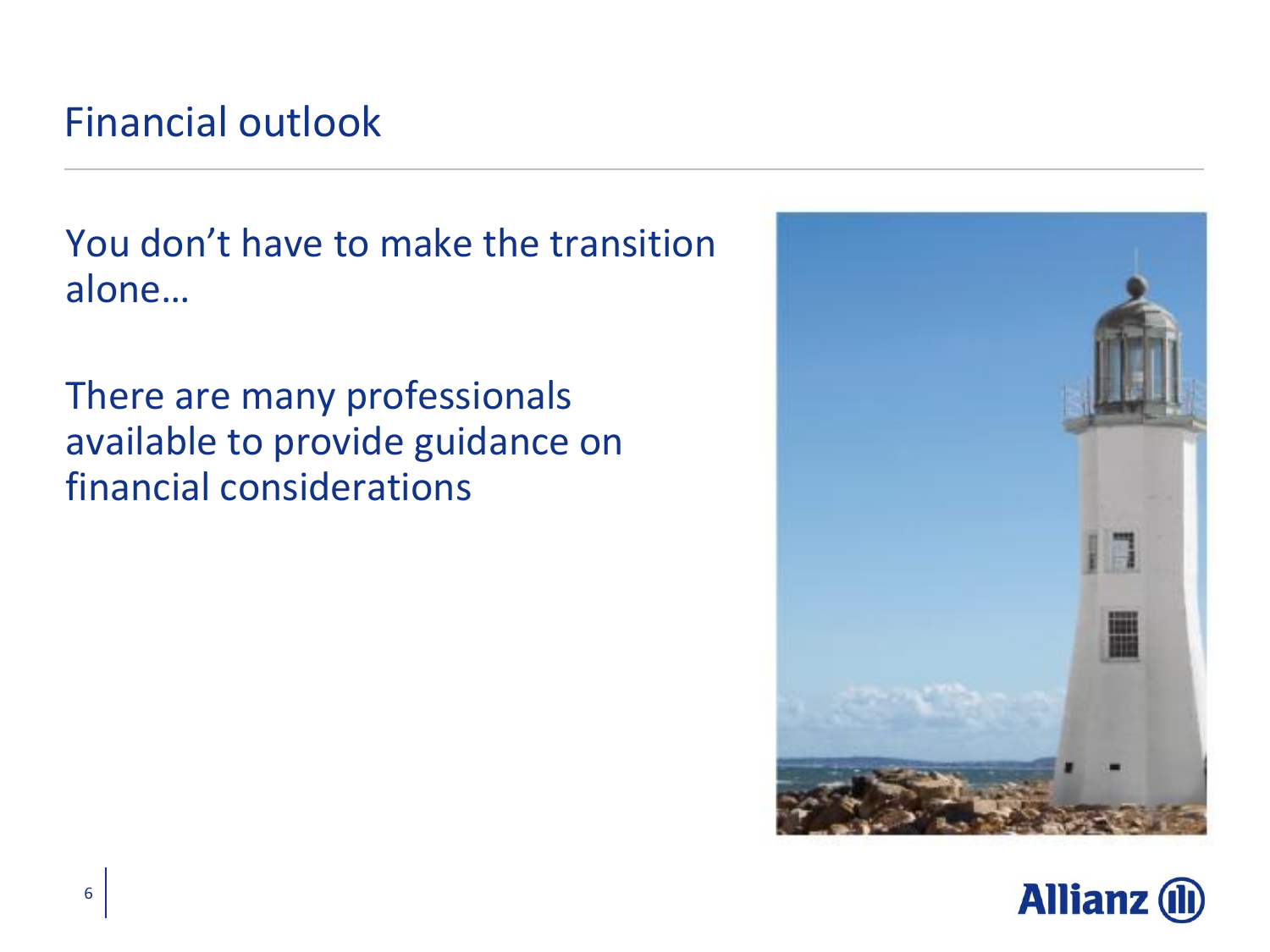

## Financial considerations

Taking control of your financial future

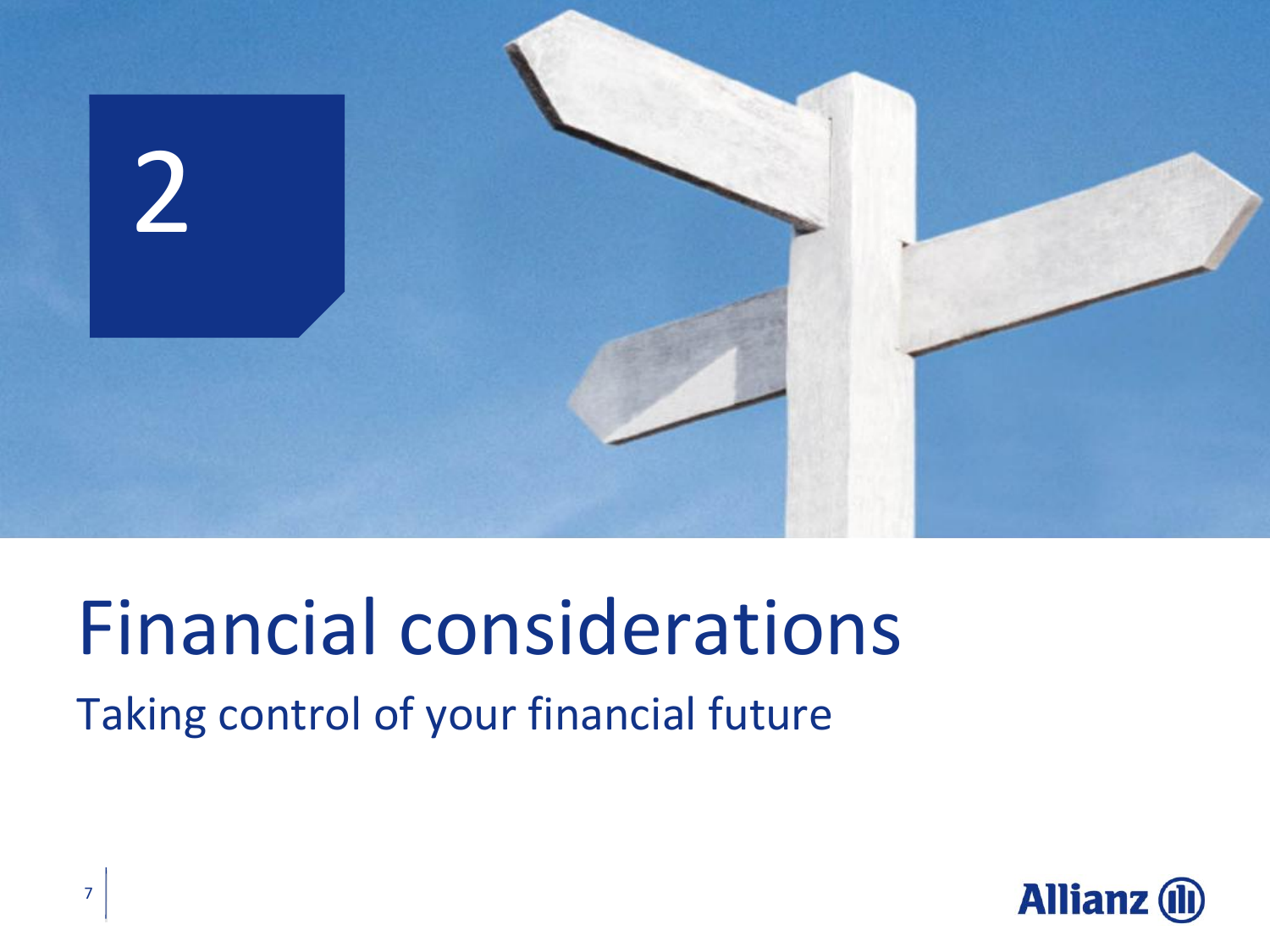#### Common considerations

- **Example 2 In Life and disability income insurance**
- **Health insurance**
- **Retirement plans**
- **Flexible Spending Accounts (FSA)**
- **Health Savings Accounts (HSA)**
- **Taxes**
- **Emergency fund**

Allianz Life Insurance Company of North America, its affiliated companies, and their representatives and employees do not give legal or tax advice. You are encouraged to consult your tax advisor or attorney.

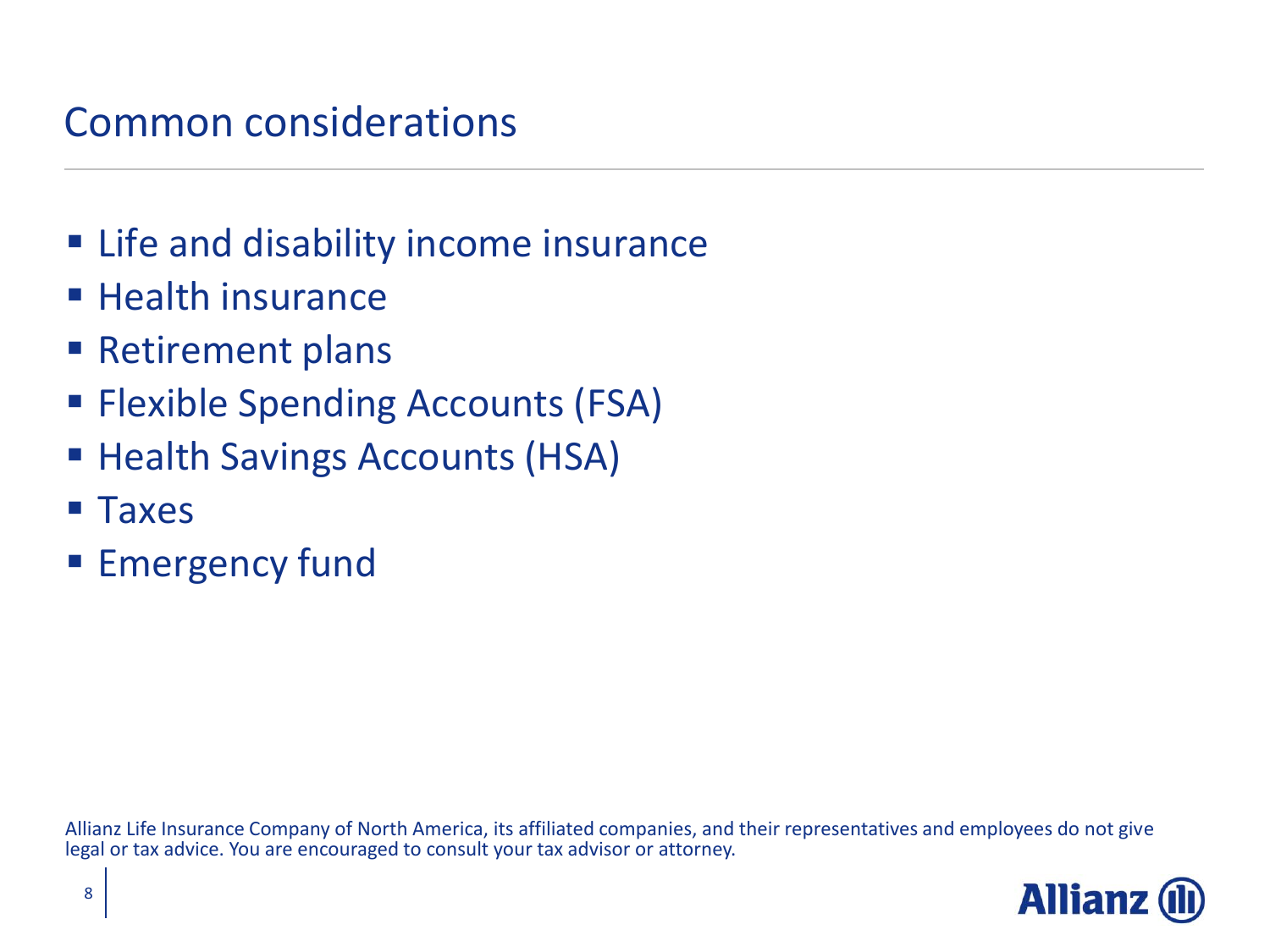Three things that can impact your insurance needs

- 1. Loss of employer group coverage
- 2. Changes in benefits from one company to the next
- 3. Change in income

#### **Consider permanent coverage**

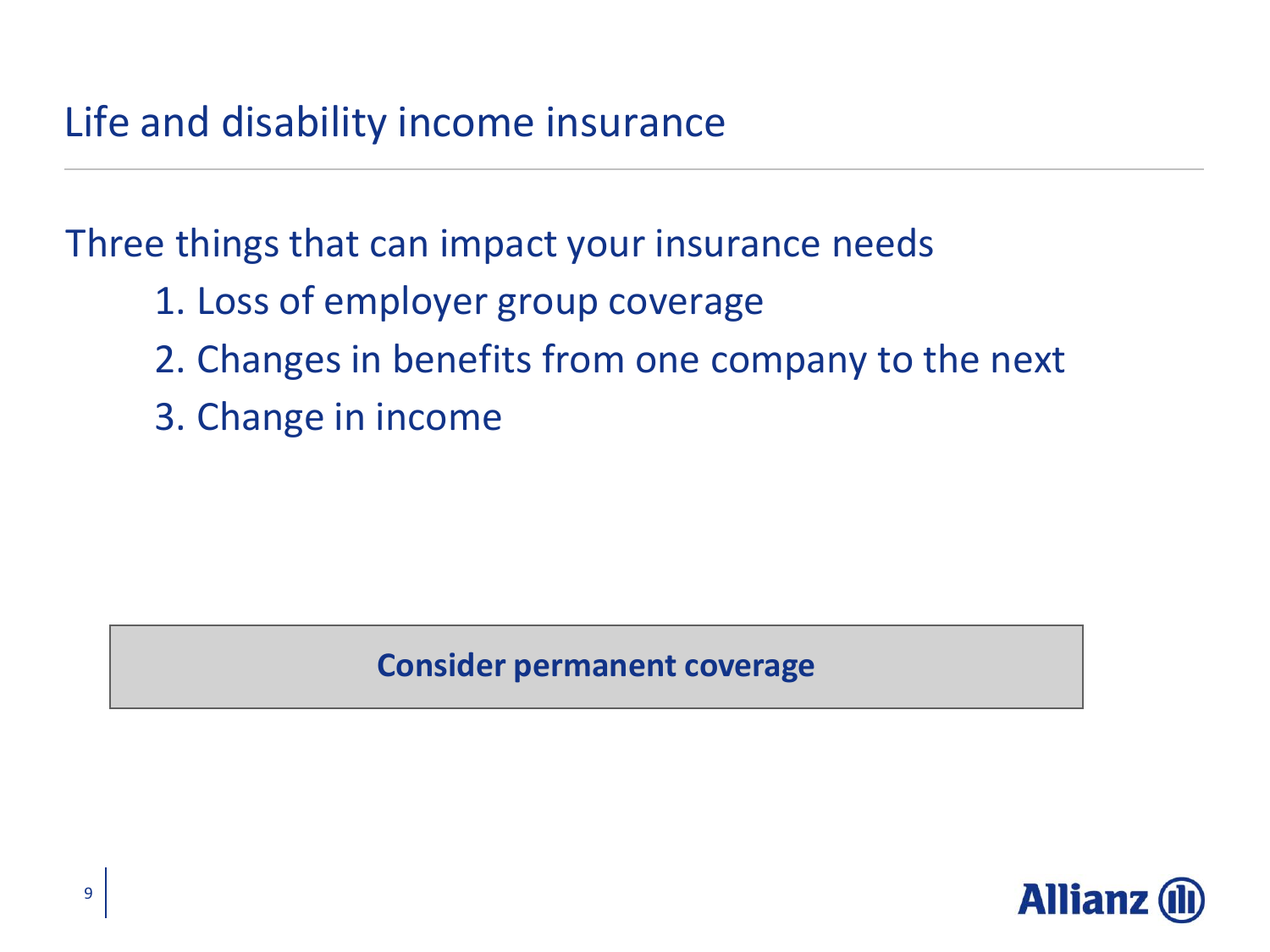#### Health insurance

- Compare your benefit package to your significant other's
- Consider individual coverage if group benefits don't start right away
- **EX Consider how pre-existing conditions may impact future** coverage

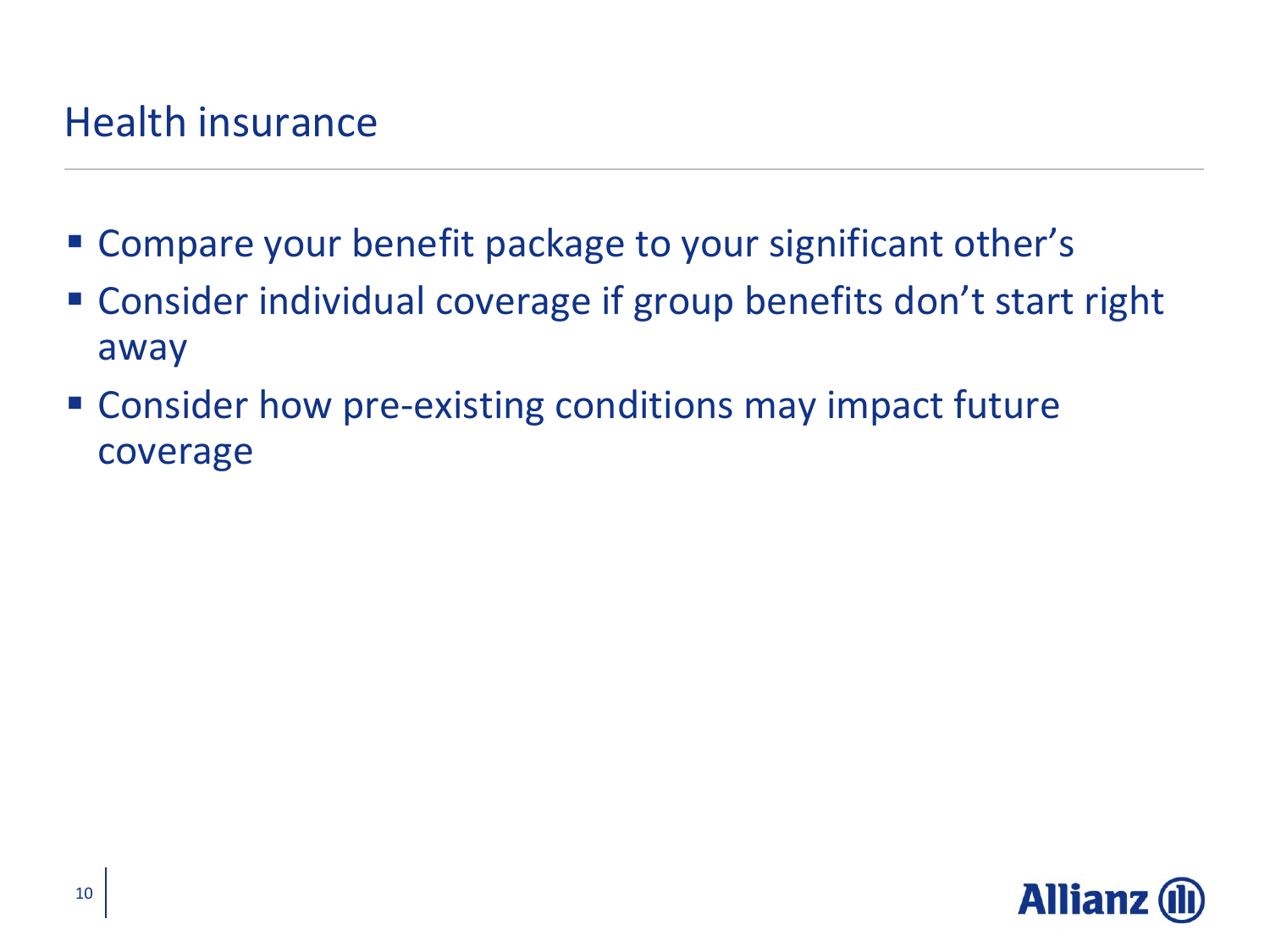#### Health insurance - COBRA

Consolidated Omnibus Budget Reconciliation Act (COBRA) provides for 18 months of continued coverage under your former employer's plan

- Typically will be required to pay full cost (employer and employee portions)
- **Must pay premium on time**
- **May benefit more from having own individual policy**

*Since COBRA can be expensive, shop around for own coverage*

#### **COBRA qualifying events:**

Voluntary or involuntary termination of employment for reasons other than gross misconduct Reduction of working hours

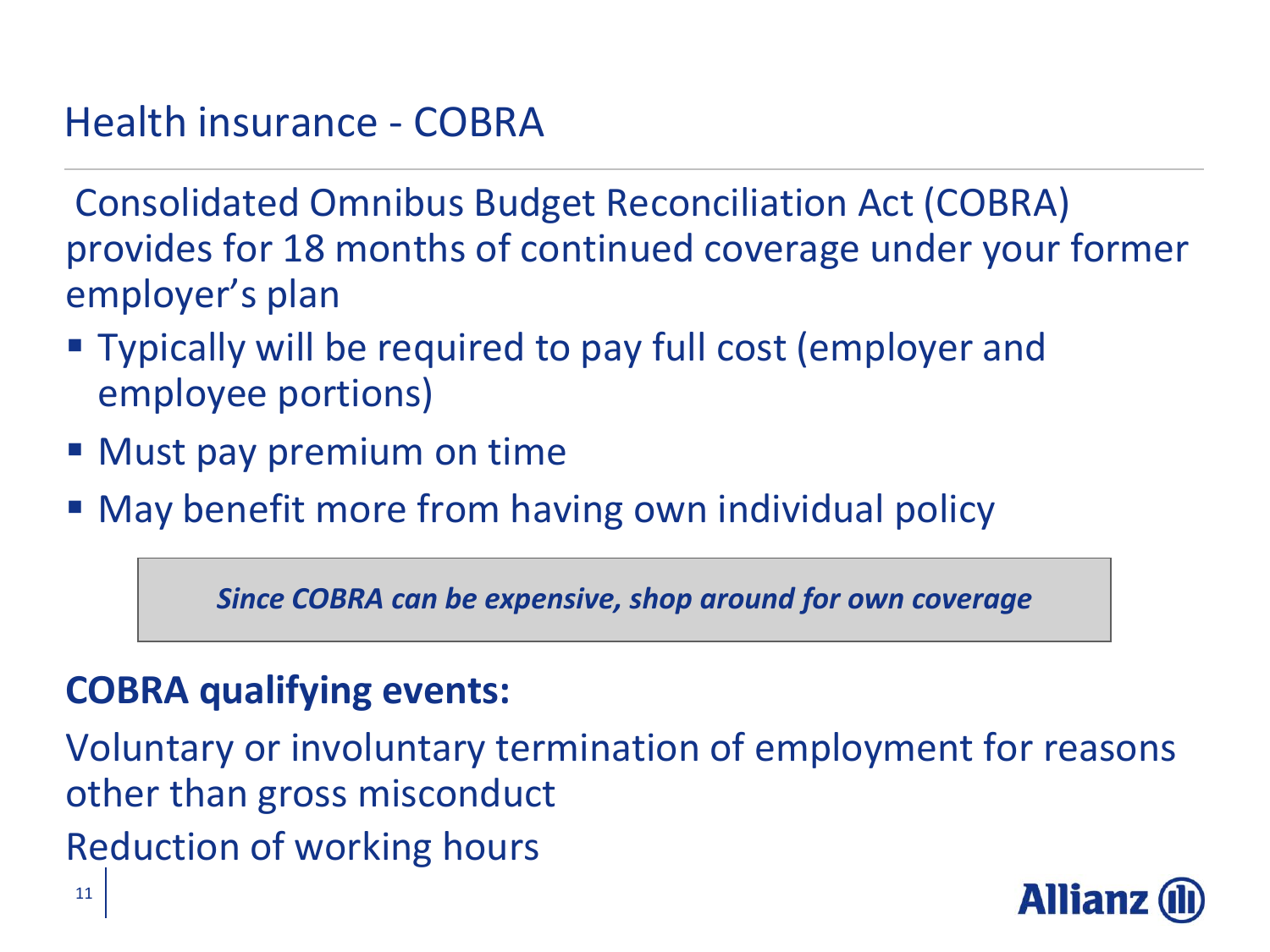#### **401(k), 403(b) and pension**

- Consider rolling the money over to an Individual Retirement Arrangement (IRA) or to a ROTH IRA
- **If permitted, roll the money into new employer's retirement** plan
- Cash it out GENERALLY NOT RECOMMENDED
- **E** Keep the money in your former employer's plan

Any transaction that involves a recommendation about funds held in a securities product can be conducted only by individuals currently affiliated with a properly registered broker/dealer. If your financial professional does not hold the appropriate registration, please consult with your own broker/dealer representative for guidance on your securities holdings.

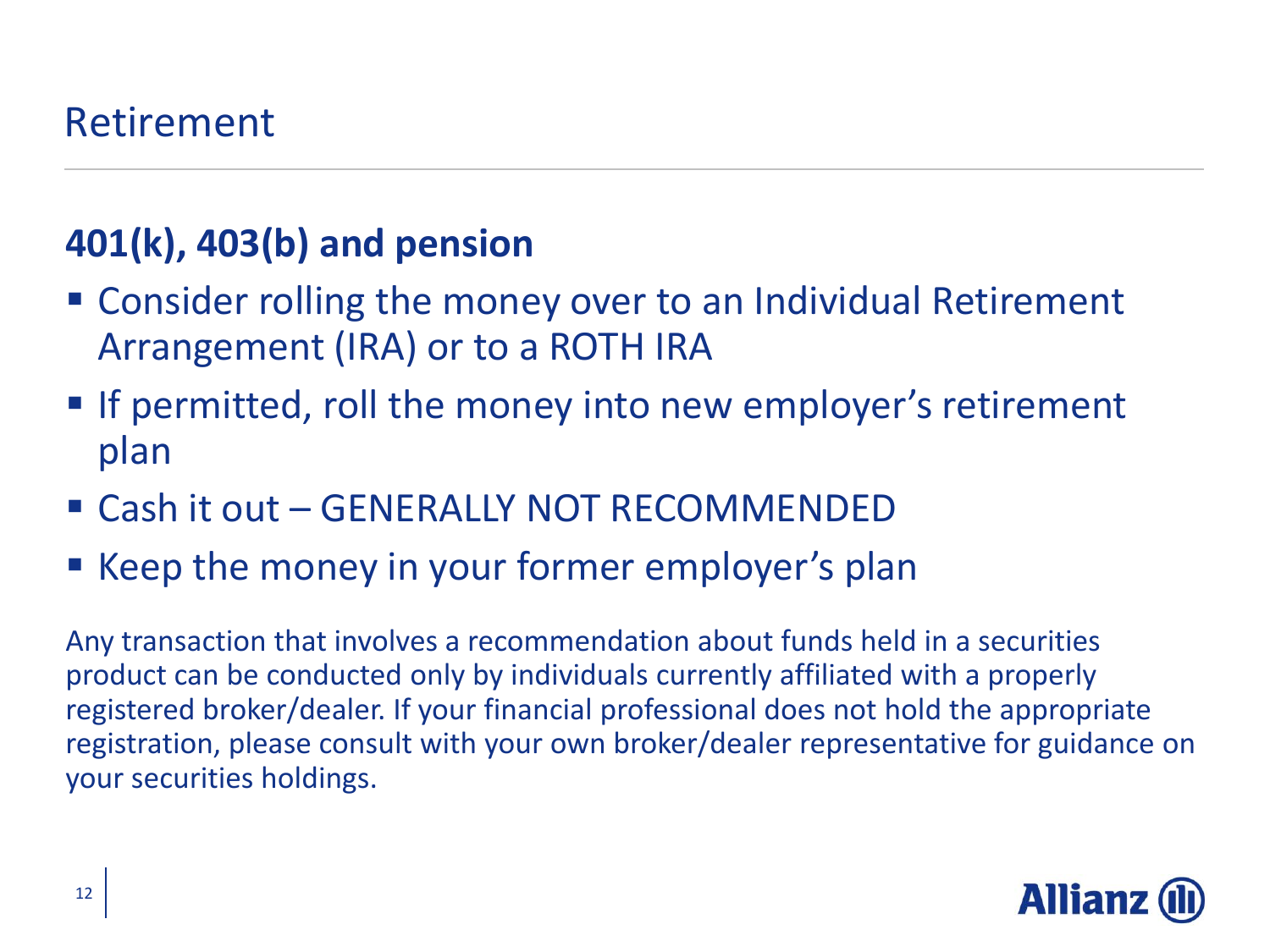#### Roll the money over to an IRA or ROTH IRA

#### **Pros**

- Avoid early withdrawal penalties.
- Money continues to grow tax-deferred w/ a direct rollover.
- May offer more investment options than employer plan.
- **ROTH IRA qualified** distributions after age 59 ½ are income tax free.

- Can't borrow against the assets.
- $\blacksquare$  IRA distributions are income taxable and penalized at 10% if distributions occur before age 59 ½ and no other exceptions apply.
- **Fees and transaction costs** may be higher than employer plan.

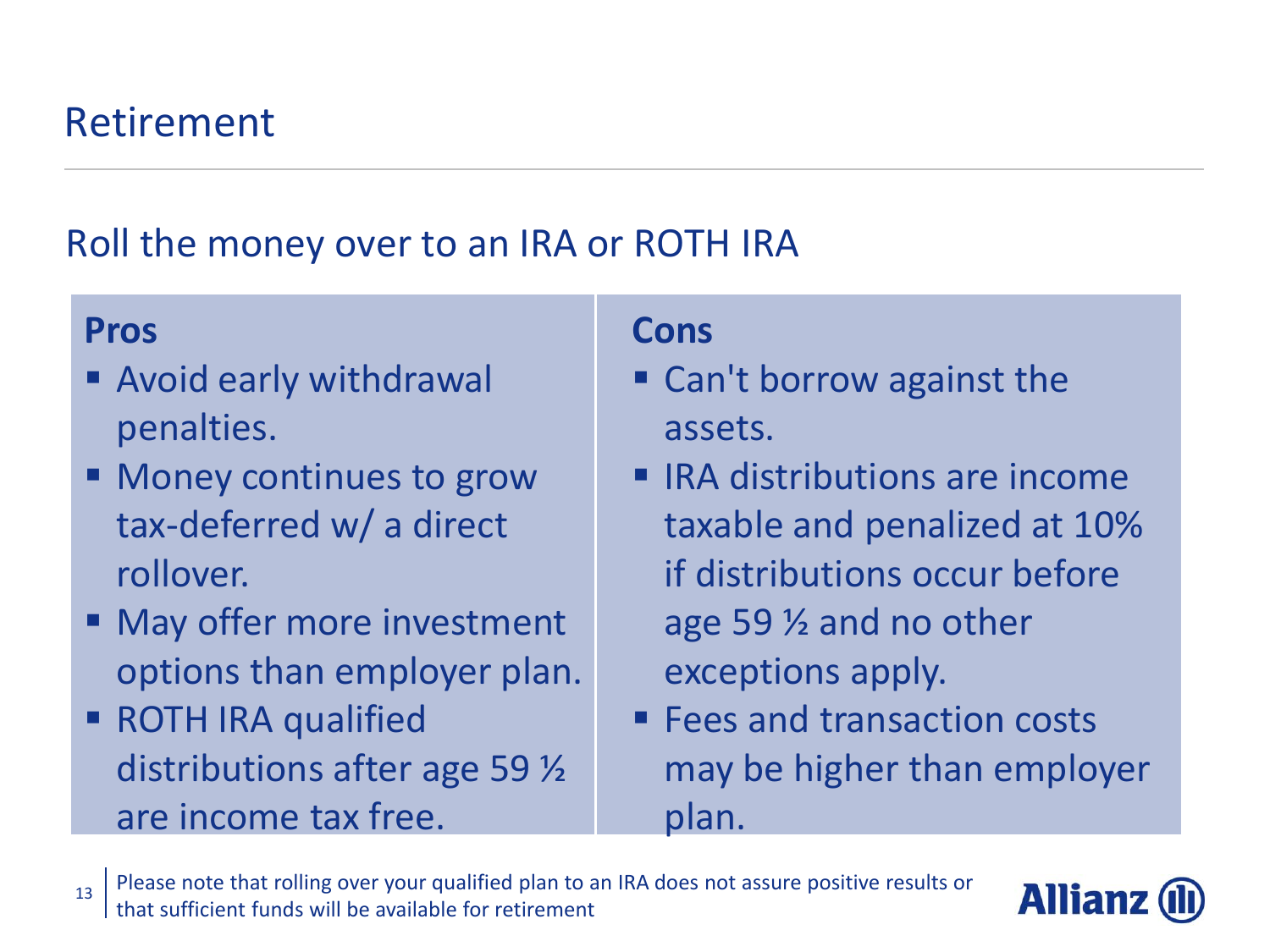Roll the money into the new employer's retirement plan

#### **Pros**

- Avoid early withdrawal penalties.
- Money continues to grow tax-deferred.
- **New employer plan may** offer loans

- **May have a limited number** of or less desirable investment choices.
- May have limited ability to make exchanges among funds in the plan.

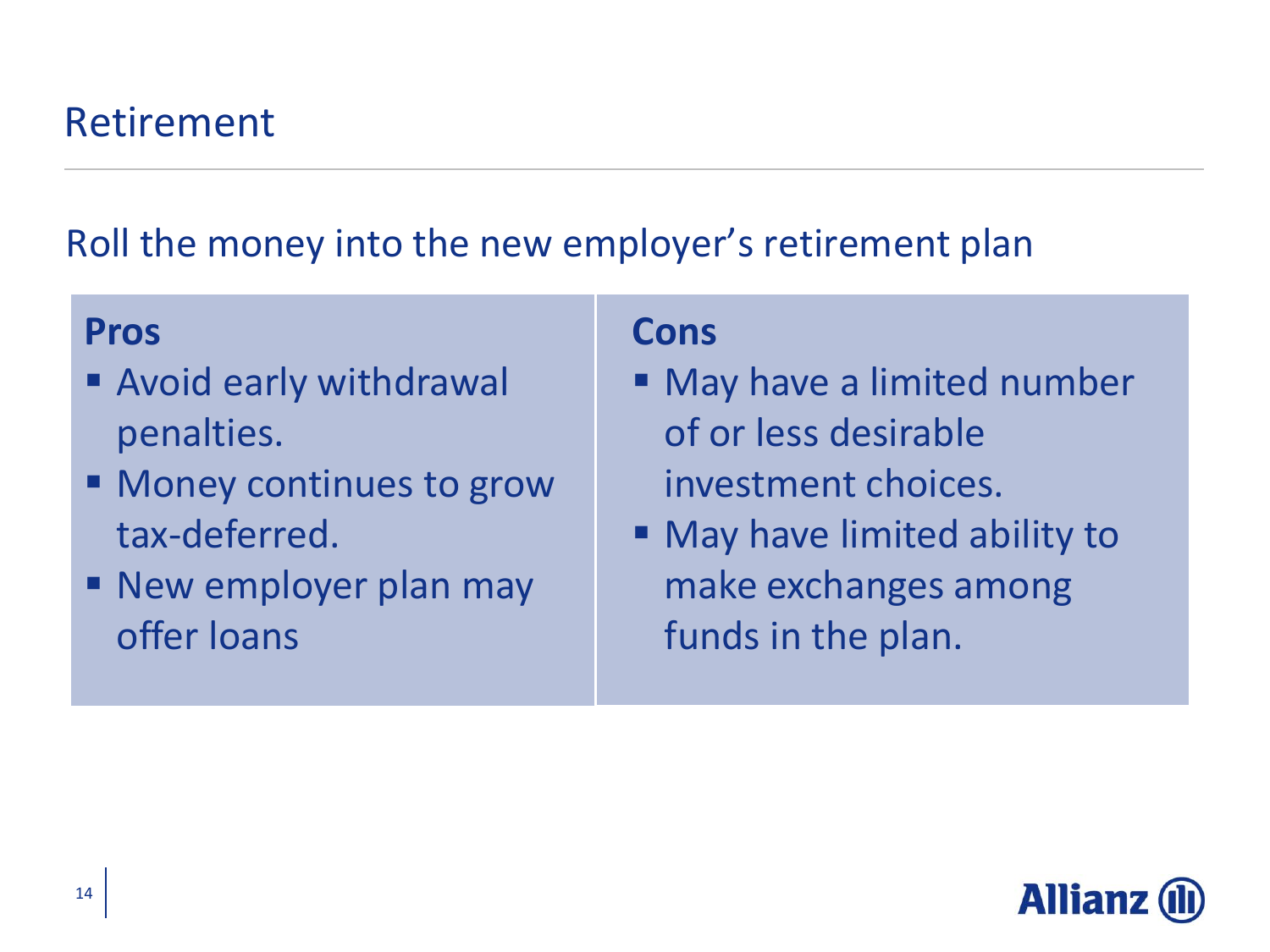#### Retirement

#### Keep the money in your former employer's plan

#### **Pros**

- **Exercise Strateger Access by loan w/o penalty,** if available
- Money continues to grow tax-deferred.
- **Retain the ability to roll** over to an IRA or new employer's plan at a later date.
- Retirement or separation from service at age 55 or older allows access to funds w/o 10% penalty

- Can no longer contribute to former employer's plan.
- May have limited number of investment choices
- **Nay have limited ability to** make exchanges among funds in former plan.
- **Employer controls plan** administrator and investment options
- **Employers may charge** administrative fee

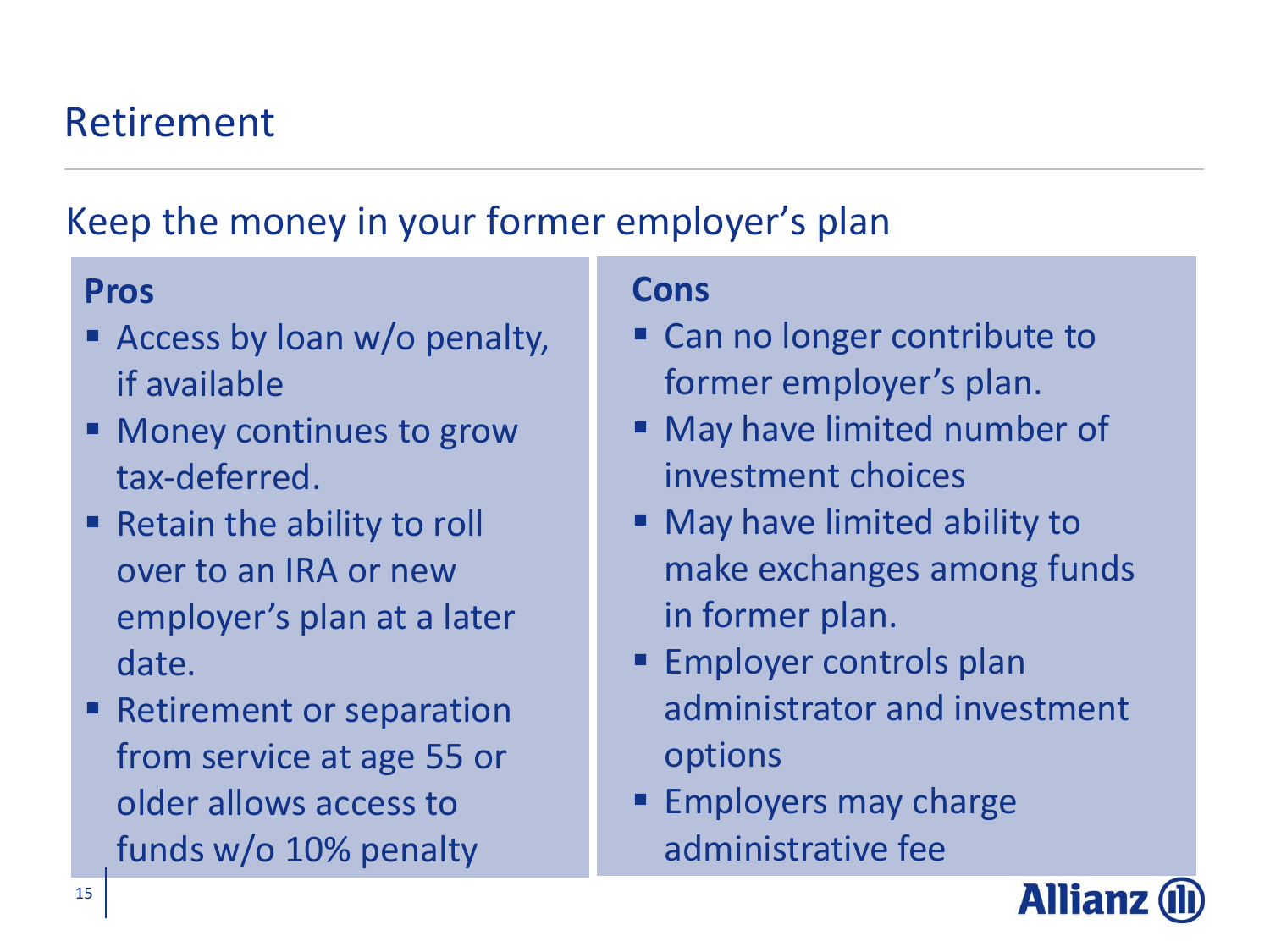#### Retirement

#### Cashing out

#### **Pros**

- **Can provide cash during** difficult financial times.
- **Lump sum may be needed** for Net Unrealized Appreciation (NUA).

### **Cashing out can deplete original 401(k) savings by nearly half!**

- **If you are younger than** age 55, you will face a 10% IRS early withdrawal tax penalty.
- **A 20% mandatory federal** tax withholding is applicable for all ages.
- **Money no longer grows** tax-deferred.
- **May fall short of reaching** retirement goals.

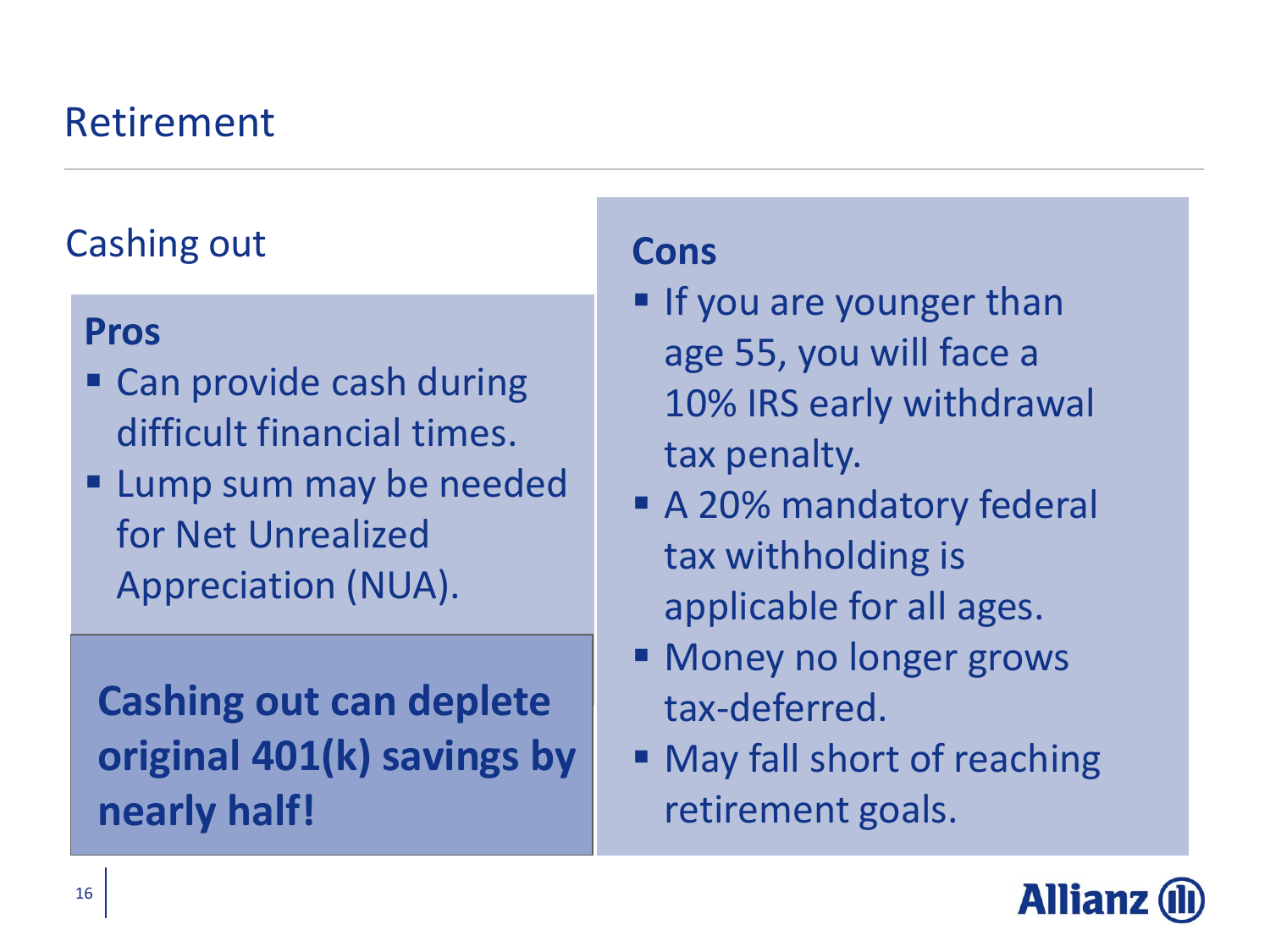#### Retirement

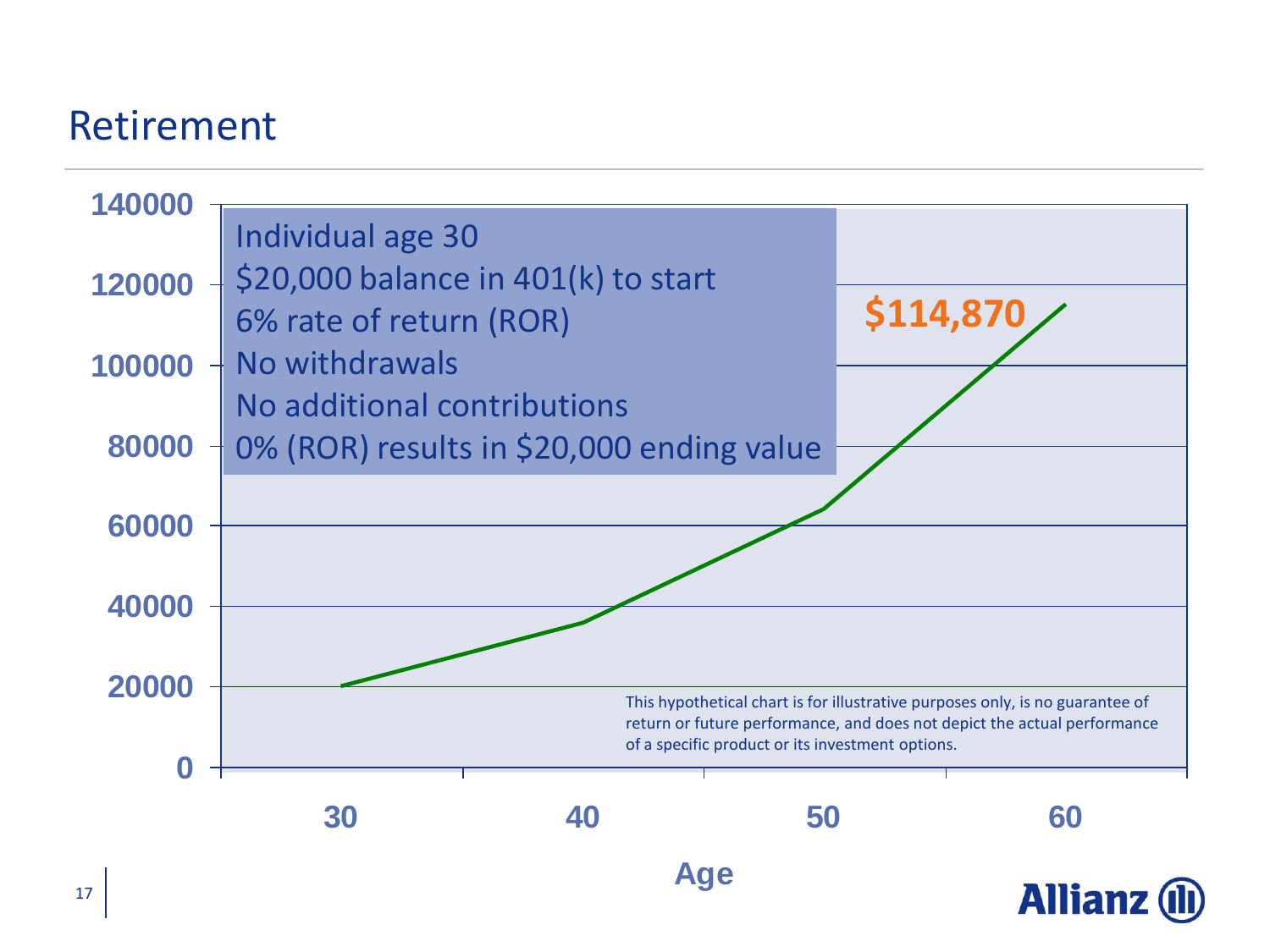#### **Flex Spending Account (FSA)**

- A benefit offered to employees by an employer which allows a fixed amount of pre-tax wages to be set aside for qualified expenses.
- Qualified expenses may include child care or medical expenses not covered by insurance.
- The amount set aside must be determined in advance and employees lose any unused dollars in the account at year end.
- Not portable, must utilize account before leaving employer

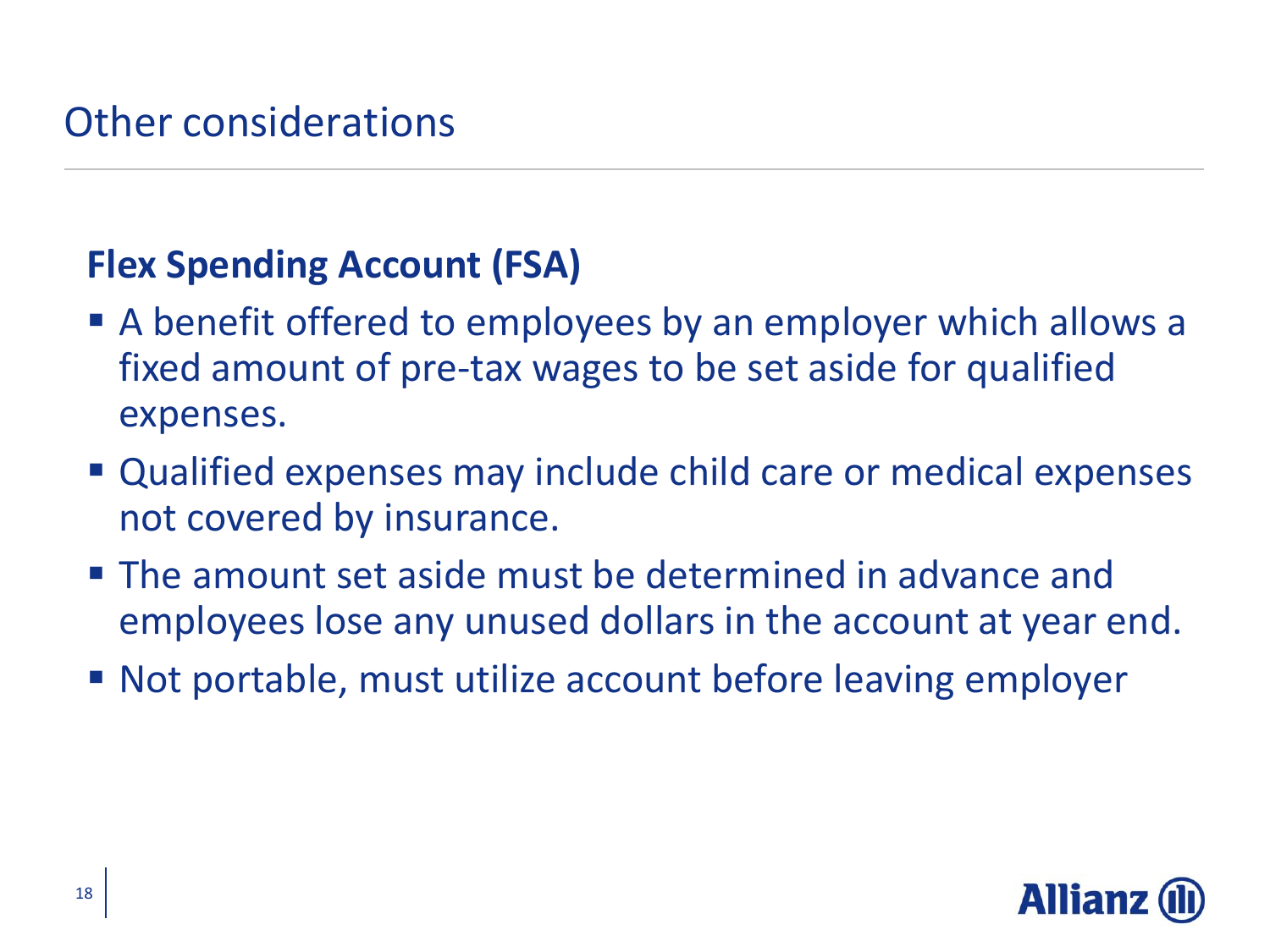#### **Health Flex Spending Account (FSA)**

- Can spend ALL the dollars elected, even if all the payments haven't been deducted from the employees paycheck.
	- For example, if you spent \$500 on qualified medical expenses, but have only had deductions of \$150 to-date, and then left your job for any reason, you don't need to pay the \$350 balance back.

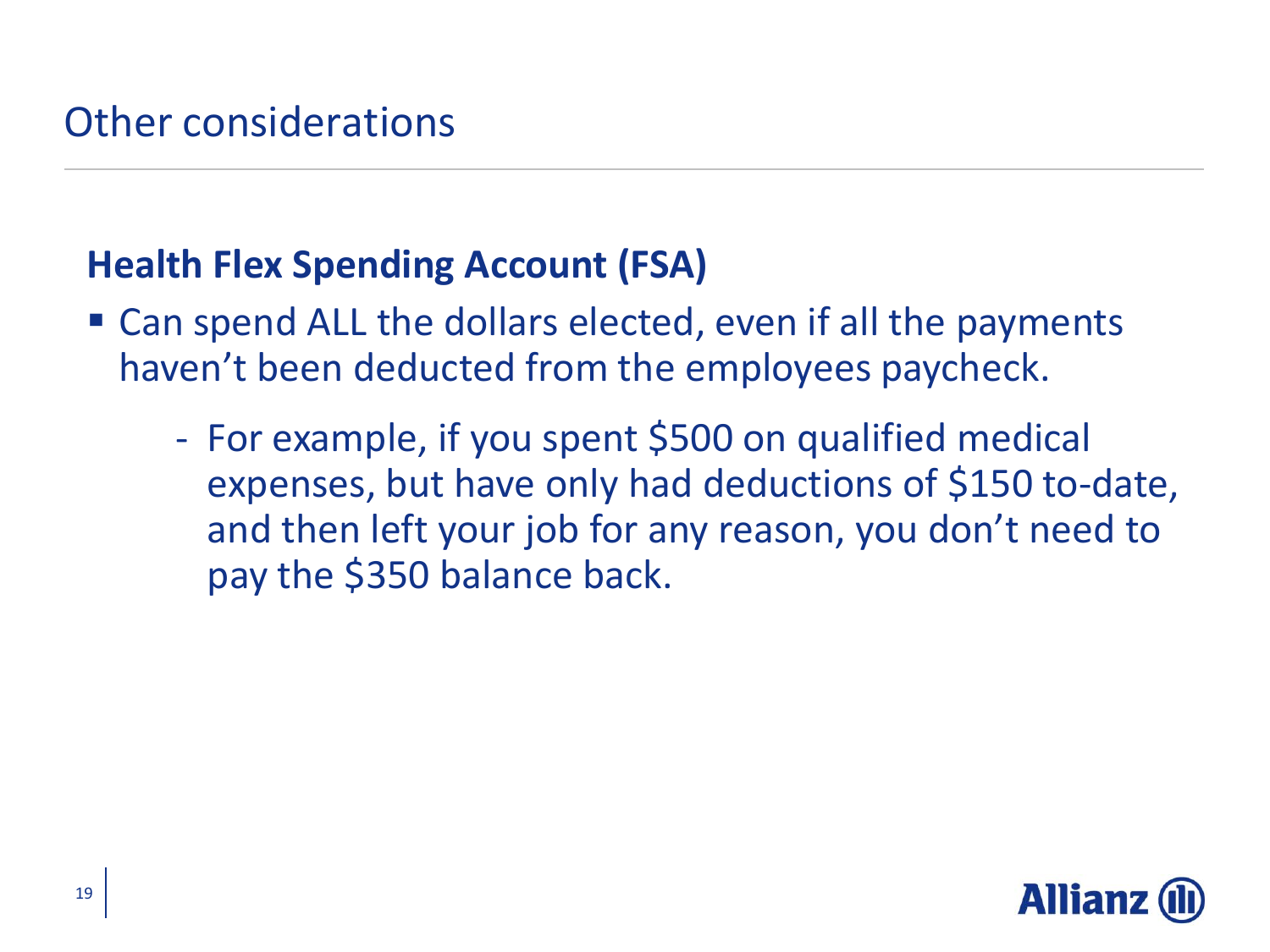#### **Health savings accounts (HSA)**

Consists of two parts: 1. High deductible health plan (HDHP) 2. Health Savings Account

- HSAs allow a person who has HDHP coverage to set pre-tax money aside for both current and future health care needs that aren't covered by their health insurance.
- Contribution limits vary based on age and family status.
- Unlike an FSA, an HSA allows a person to roll over their unused balance from one year to the next.
- An HSA also allows them to accumulate tax-deferred investment earnings on their account balance.
- Accounts are portable, and can be retained when there is a change in job.

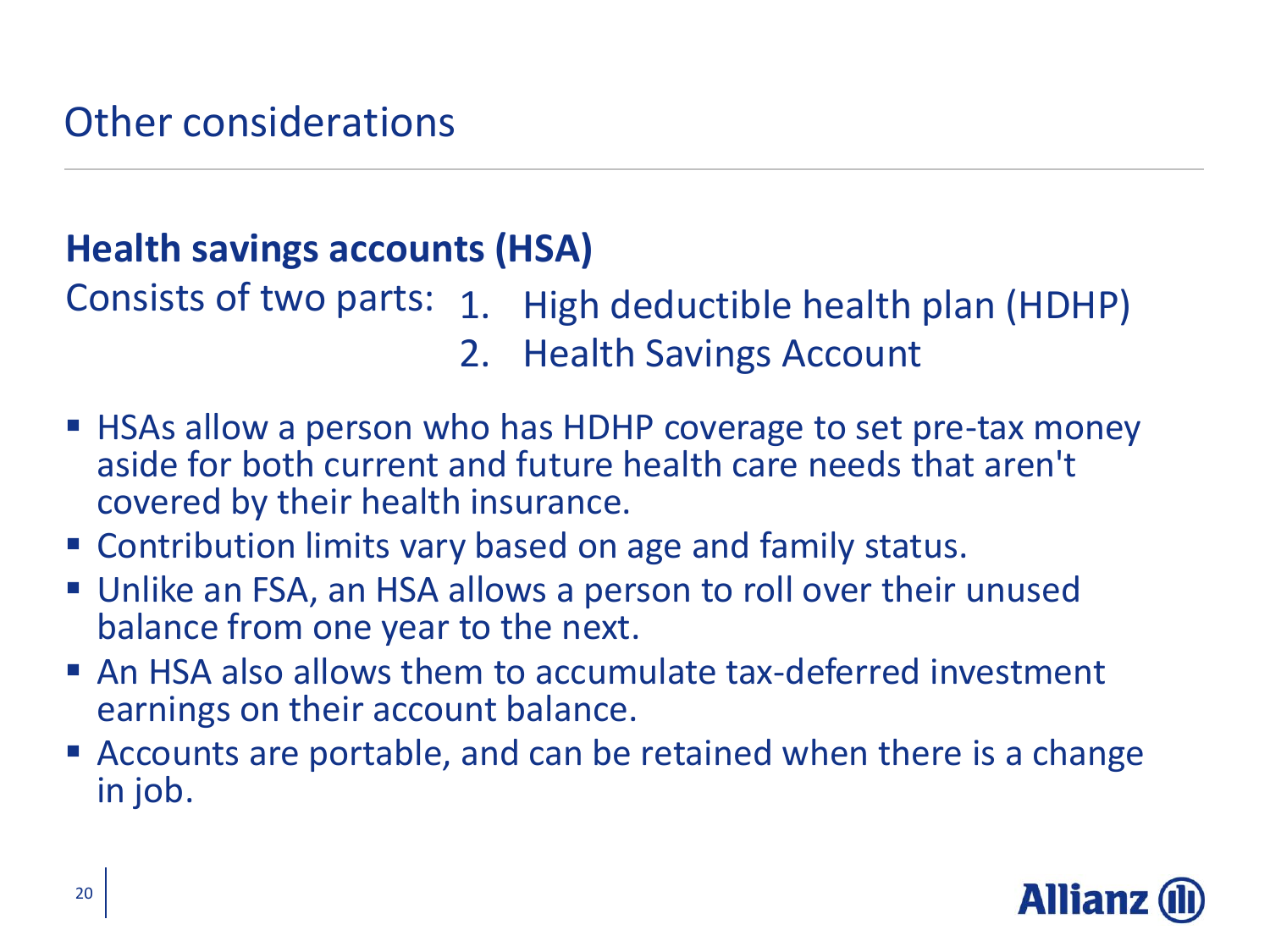#### Other considerations

#### **Taxes**

- Unemployment, severance pay, and pay out of accumulated sick/vacation time are all taxable.
- Cash withdrawals from retirement plans prior to age 59 <sup>1</sup>/<sub>2</sub> are generally taxable, and subject to a premature withdrawal penalty tax.
- **Expenses such as mileage to drive to interviews, cost of job** placement services, resume preparation fees and any other expenses directly related to a job search may be deductible.
- Moving costs for a new job located at least 50 miles from a person's home may also be deductible.

This presentation is designed to provide general information on the subjects covered. Pursuant to IRS Circular 230, it is not, however, intended to provide specific legal or tax advice and cannot be used to avoid tax penalties or to promote, market, or recommend any tax plan or arrangement. Please note that Allianz Life Insurance Company of North America, its affiliated companies, and their representatives and employees do not give legal or tax advice. Please consult with your tax advisor or attorney.

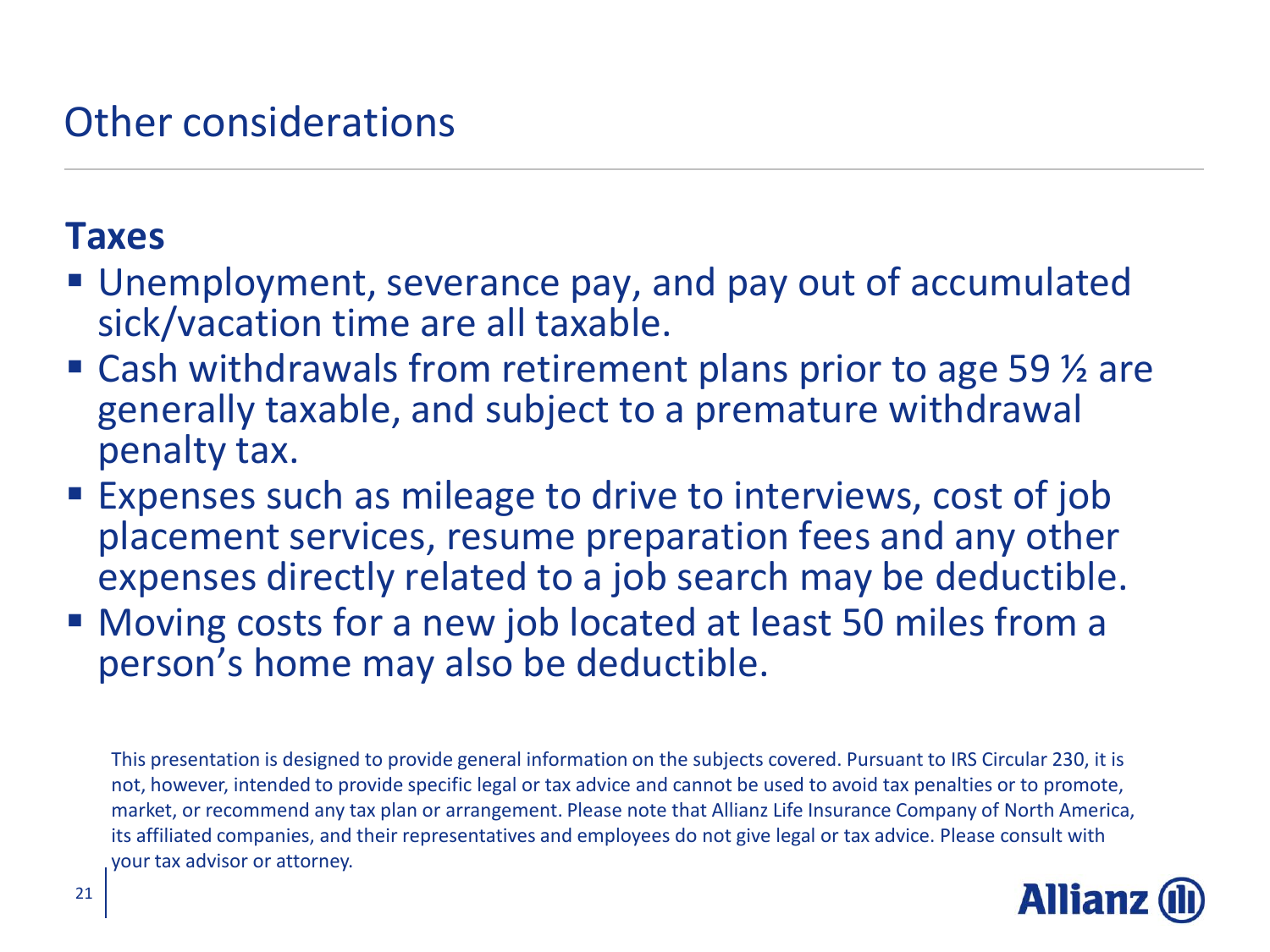#### Other considerations

#### **Emergency cash reserve**

- Cash reserves can help cover unexpected expenditures and provide reassurance, they also help protect people from the long term negative effects of going into debt
- Set aside 3-12 months of living expenses
- Keep money in a liquid investment, money market or savings account
- Add to it regularly
- May need to make changes to savings based on new income and whether accounts had been depleted during job transition

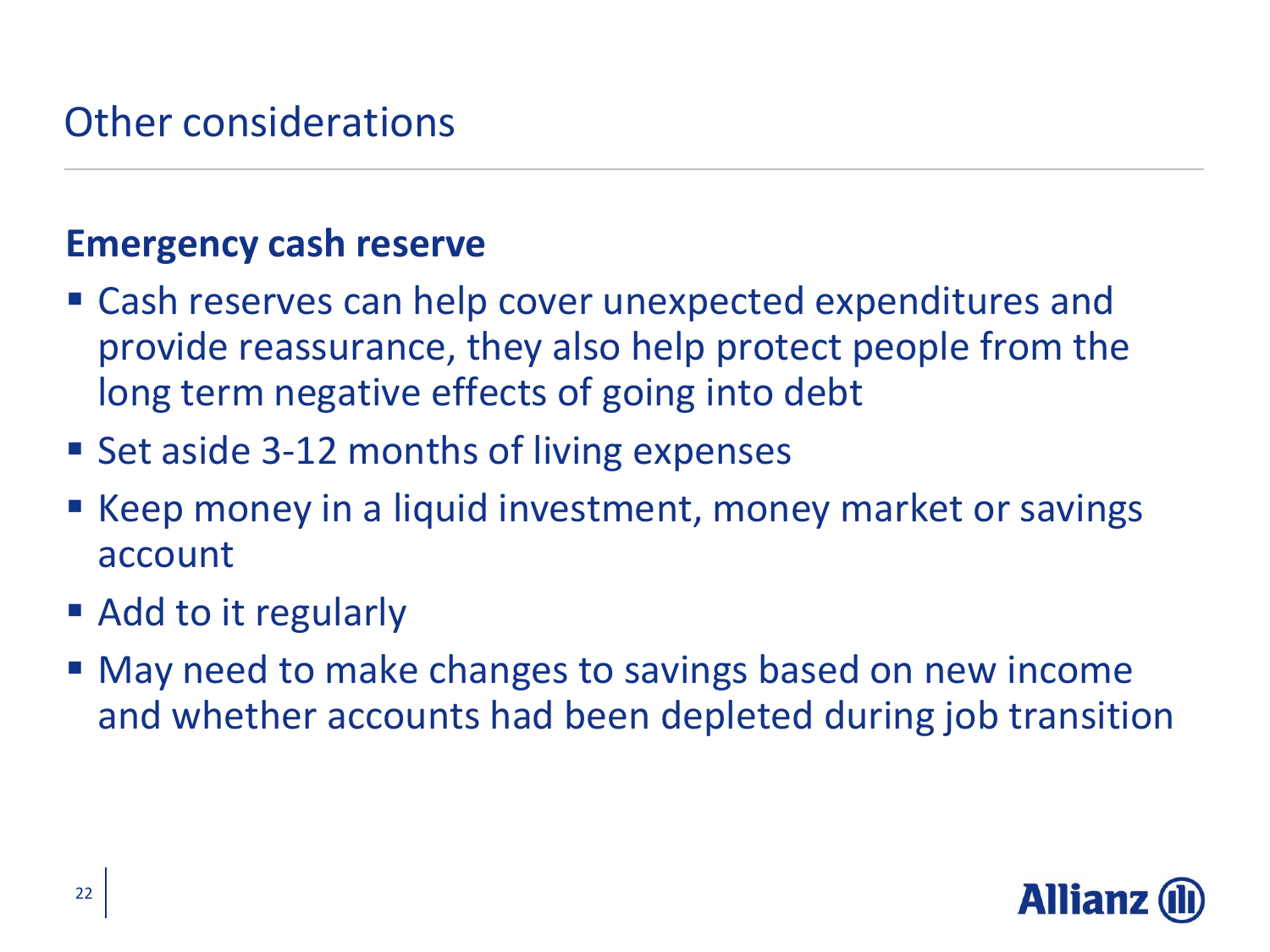

### Next steps

Taking control of your financial future

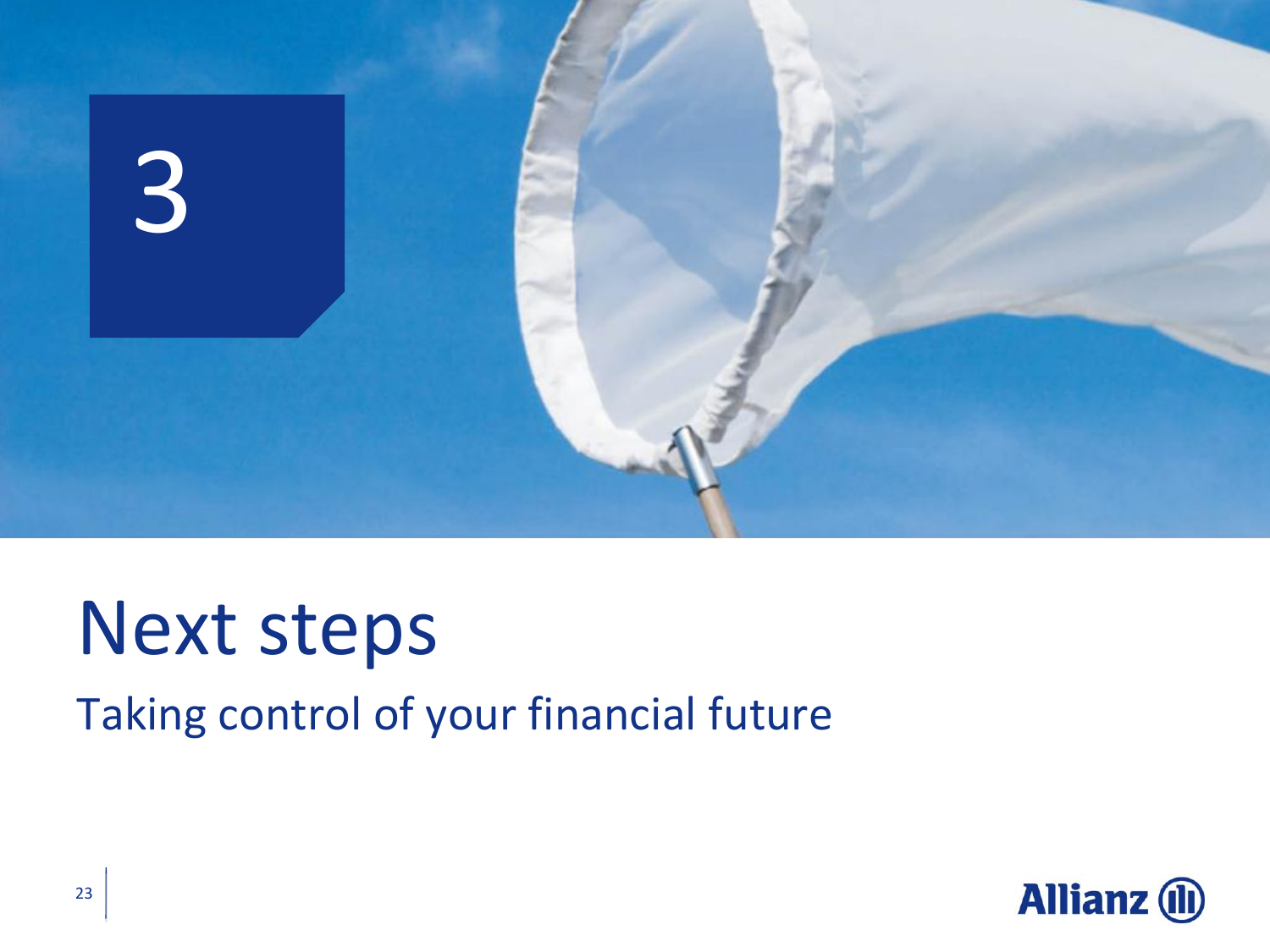Next Steps

#### **Take control of your financial future.**

People that work with a financial professional:

**Tend to save more and still may have** more to spend

Are more financially confident, and Consider themselves to be more financially knowledgeable… than those who do not!

ING Institute for Retirement Research, Working with an advisor: Improved Retirement Savings, Financial Knowledge and Retirement Confidence!, 2010



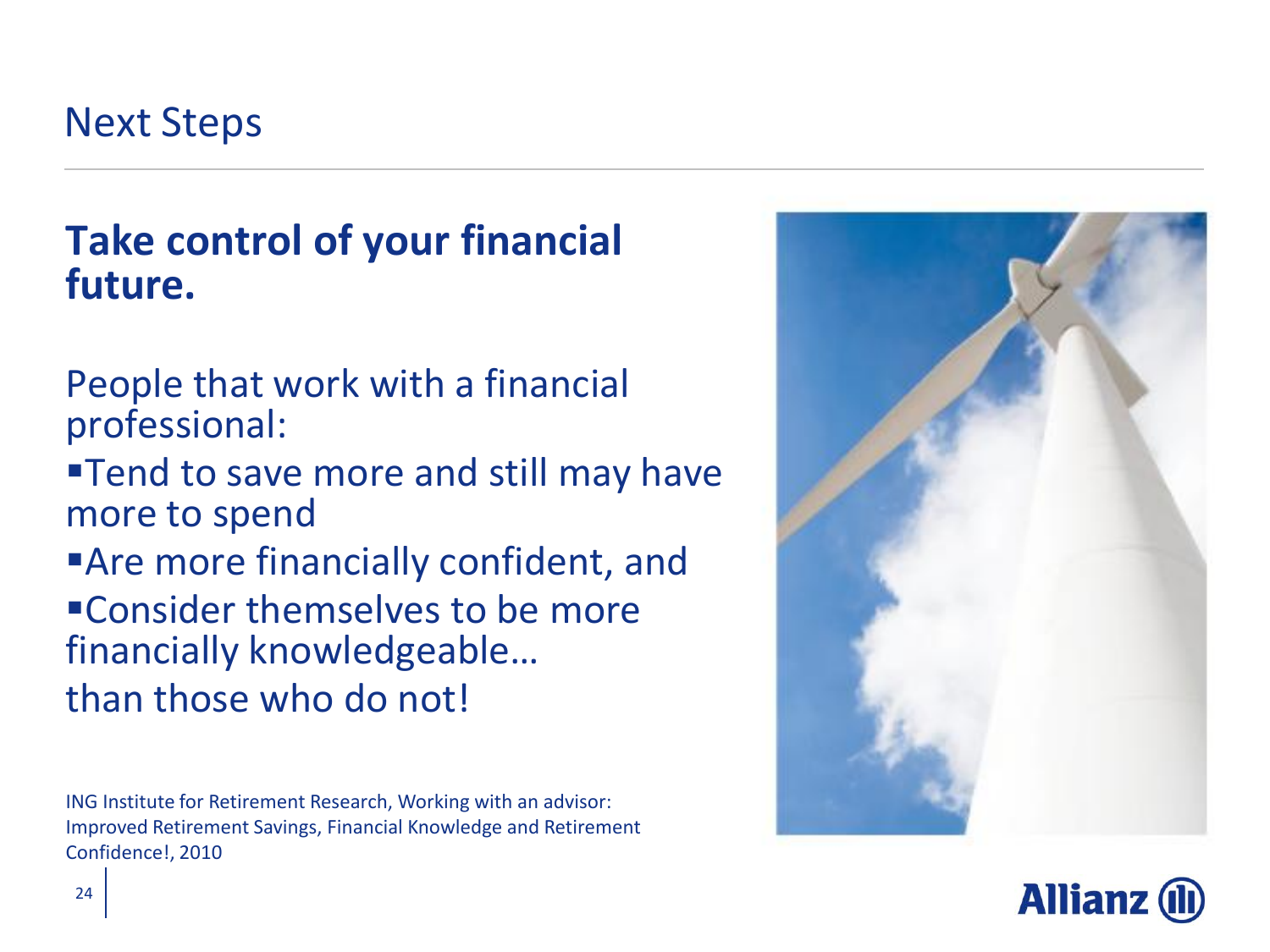#### Next steps

- **Schedule a free consultation with me to review your specific situation**
- **Bring your…**
	- Statements that you'd like to review
	- Personal financial inventory worksheet
	- Beneficiary review
- **Stay focused on your goals**



**Allianz (II**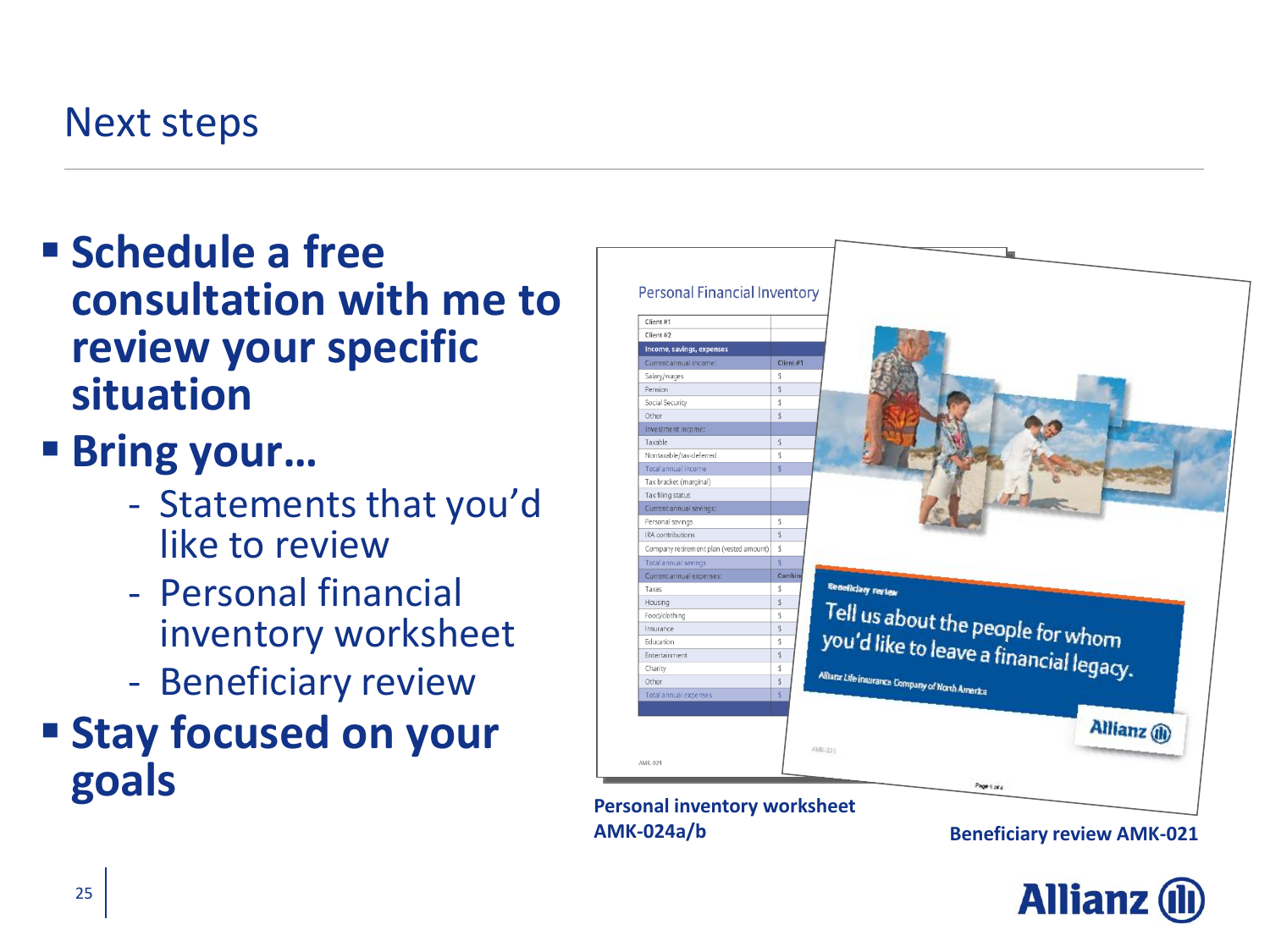### **Summary** 1. Financial outlook 2. Financial considerations 3. Next steps

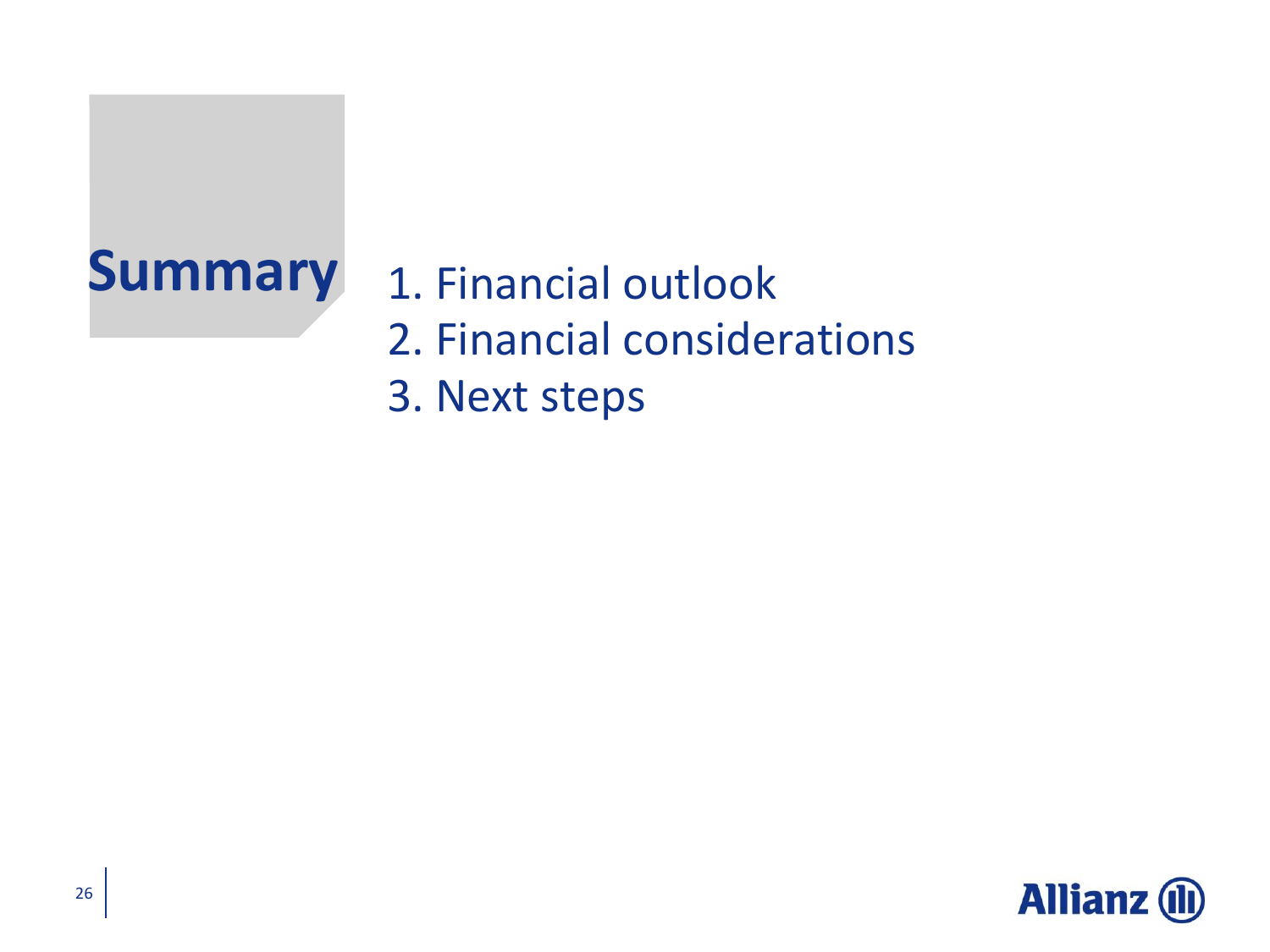#### Allianz Life Insurance Company of North America

This presentation is designed to provide general information on the subjects covered. Pursuant to IRS Circular 230, it is not, however, intended to provide specific legal or tax advice and cannot be used to avoid tax penalties or to promote, market, or recommend any tax plan or arrangement. Please note that Allianz Life Insurance Company of North America, its affiliated companies, and their representatives and employees do not give legal or tax advice. Please consult with your tax advisor or attorney.

Not FDIC insured • May lose value • No bank or credit union guarantee Not a deposit • Not insured by any federal government agency or NCUA/NCUSIF

Products are issued by, Allianz Life Insurance Company of North America. Variable annuities are distributed by its affiliate Allianz Life Financial Services, LLC, member FINRA, 5701 Golden Hills Drive, Minneapolis, MN 55416-1297. 800.542.5427 www.allianzlife.com